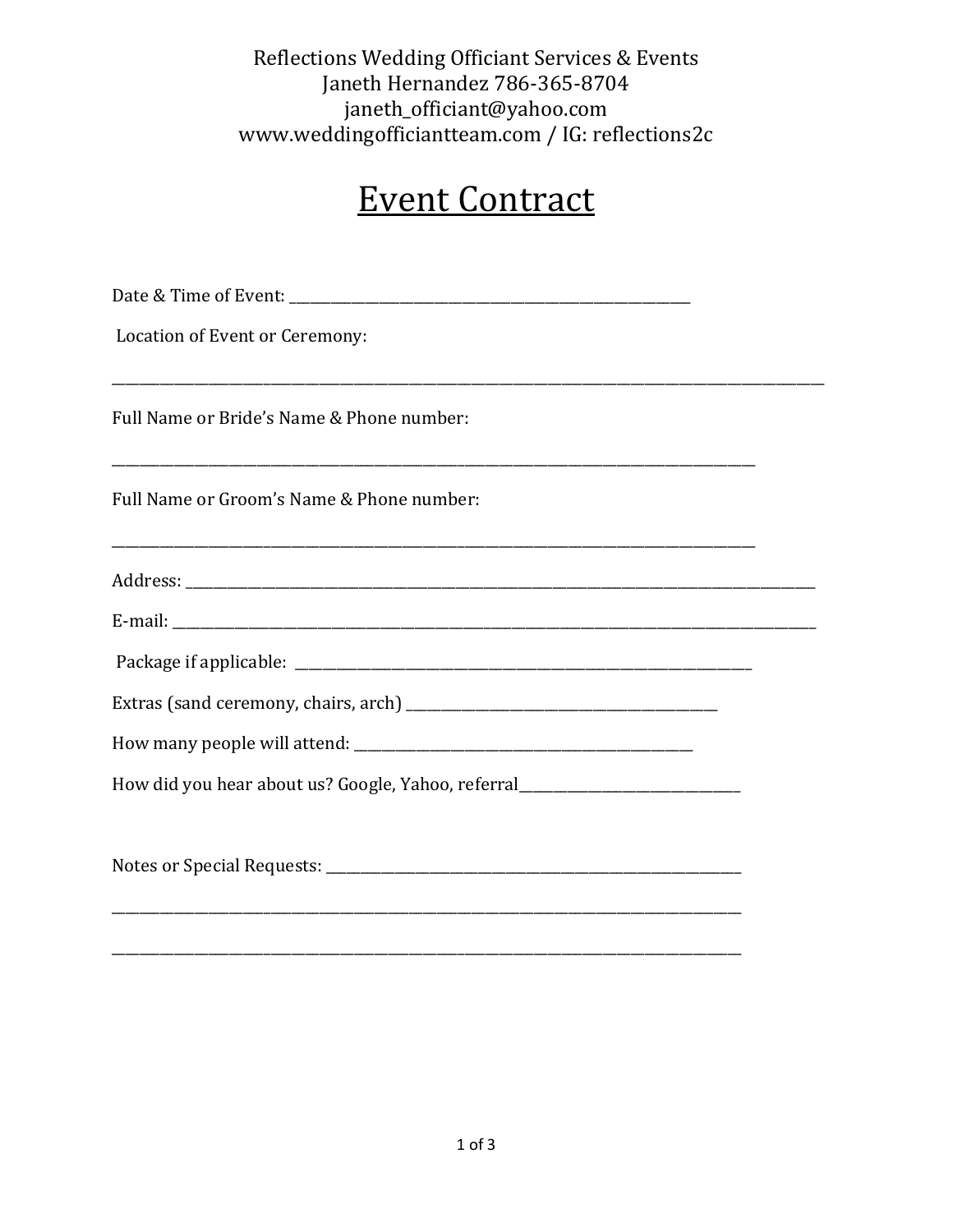## **Terms & Conditions:**

**50% deposit is due at time of booking to hold date. Unfortunately we cannot hold your date without the deposit.** The balance is due 2 weeks before the ceremony. Deposits are non-refundable. Deposits may be applied to your event if it is postponed, so long as the event date is one year from the original date. The entire balance will be forfeited if the event is cancelled less than two weeks before the event.

Janeth Hernandez and/or "Reflections Wedding Officiant" is not responsible for cancellation/postponement of your event due to acts of God, in climate weather, or other calamity and/or we strongly recommend a backup plan in the event of bad weather.

**We are NOT responsible for any citations or Permits; you must call the City and check if you need a City permit. This agreement releases Janeth Hernandez and/or "Reflections wedding officiant" from all liability relating to injuries that may occur {during activity, on location, etc.}. By signing this agreement, I agree to hold Janeth Hernandez "Reflections wedding officiant" entirely free from any liability, including financial responsibility for injuries incurred, regardless of whether injuries are caused by negligence.**

**\*\*\*Holiday and holiday weekends are subject to higher fees. (Add \$150)\*\*\*** Please call to confirm the price before booking.

**Late Start:** Your wedding has been given a specific time slot. Other wedding couples may be dependent upon your wedding starting at the specified time so that their wedding may be timely as well. We have agreed to provide services to you at the specified time. Your guests also should rightly expect that the wedding will start on time. **A \$150 LATE FEE WILL BE CHARGED AFTER 30 MINUTES LATE. Any wedding that has not begun within an hour after the scheduled time may be cancelled with no refund.**

**\*\*\* MAKE SURE YOU PAY ON TIME TO AVOID CANCELLATIONS.**

**Paypal Account: janeth\_officiant@yahoo.com or 786-365-8704.**

**No paypal account necessary, Credit cards accepted via paypal.**